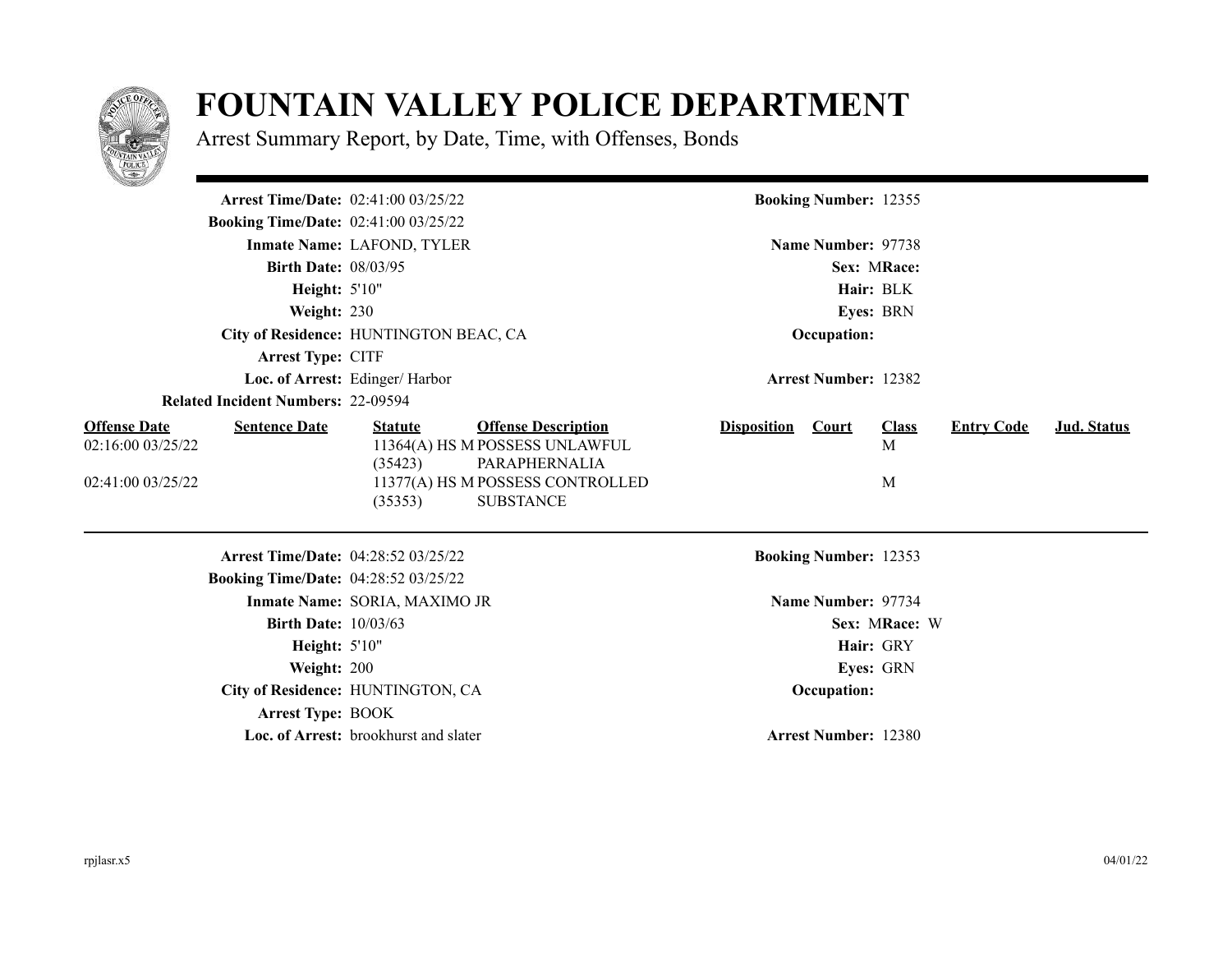|                                          | <b>Related Incident Numbers: 22-09608</b>   |                                                |                                                                                                  |                         |                              |                   |                   |             |
|------------------------------------------|---------------------------------------------|------------------------------------------------|--------------------------------------------------------------------------------------------------|-------------------------|------------------------------|-------------------|-------------------|-------------|
| <b>Offense Date</b><br>04:28:52 03/25/22 | <b>Sentence Date</b>                        | <b>Statute</b><br><b>WARRANT</b><br>NFV (MISD) | <b>Offense Description</b><br>NON FV WARRANT (MISD)                                              | <b>Disposition</b><br>2 | <b>Court</b>                 | <b>Class</b><br>M | <b>Entry Code</b> | Jud. Status |
|                                          | <b>Arrest Time/Date: 08:46:24 03/25/22</b>  |                                                |                                                                                                  |                         | <b>Booking Number: 12352</b> |                   |                   |             |
|                                          | <b>Booking Time/Date: 08:46:24 03/25/22</b> |                                                |                                                                                                  |                         |                              |                   |                   |             |
|                                          |                                             | Inmate Name: MOORE, SCOTT ROBERT               |                                                                                                  |                         | Name Number: 97682           |                   |                   |             |
|                                          | <b>Birth Date: 06/02/67</b>                 |                                                |                                                                                                  |                         |                              | Sex: MRace: W     |                   |             |
|                                          | <b>Height: 5'10"</b>                        |                                                |                                                                                                  |                         |                              | Hair: BRN         |                   |             |
|                                          | Weight: 190                                 |                                                |                                                                                                  |                         |                              | Eyes: GRN         |                   |             |
|                                          | City of Residence: FOUNTAIN VALLEY, CA      |                                                |                                                                                                  |                         | Occupation:                  |                   |                   |             |
|                                          | <b>Arrest Type: BOOK</b>                    |                                                |                                                                                                  |                         |                              |                   |                   |             |
|                                          |                                             | Loc. of Arrest: 10131 redeye circle            |                                                                                                  |                         | <b>Arrest Number: 12379</b>  |                   |                   |             |
|                                          | <b>Related Incident Numbers: 22-09352</b>   |                                                |                                                                                                  |                         |                              |                   |                   |             |
| <b>Offense Date</b><br>17:20:00 03/24/22 | <b>Sentence Date</b>                        | <b>Statute</b><br>F(36116)                     | <b>Offense Description</b><br>647.6(C)(2) PC ANNOY/ETC CHILD AFTER<br>SPECIFIC PRIOR CONVICTIONS | <b>Disposition</b><br>4 | <b>Court</b>                 | <b>Class</b><br>F | <b>Entry Code</b> | Jud. Status |
|                                          | <b>Arrest Time/Date: 10:59:00 03/25/22</b>  |                                                |                                                                                                  |                         | <b>Booking Number: 12357</b> |                   |                   |             |
|                                          | <b>Booking Time/Date: 10:59:00 03/25/22</b> |                                                |                                                                                                  |                         |                              |                   |                   |             |
|                                          |                                             |                                                | Inmate Name: CHERRY, CHRISTOPHER WARREN                                                          |                         | Name Number: 97720           |                   |                   |             |
|                                          | <b>Birth Date: 05/16/71</b>                 |                                                |                                                                                                  |                         |                              | Sex: FRace: H     |                   |             |
|                                          | <b>Height: 5'02"</b>                        |                                                |                                                                                                  |                         |                              | Hair: BLK         |                   |             |
|                                          | Weight: 135                                 |                                                |                                                                                                  |                         |                              | Eyes: BRN         |                   |             |
|                                          |                                             | City of Residence: HARBOR CITY, CA             |                                                                                                  |                         | Occupation:                  |                   |                   |             |
|                                          | Arrest Type: CITF                           |                                                |                                                                                                  |                         |                              |                   |                   |             |
|                                          | Loc. of Arrest: 18349 Euclid                |                                                |                                                                                                  |                         | <b>Arrest Number: 12384</b>  |                   |                   |             |
|                                          | <b>Related Incident Numbers: 22-09651</b>   |                                                |                                                                                                  |                         |                              |                   |                   |             |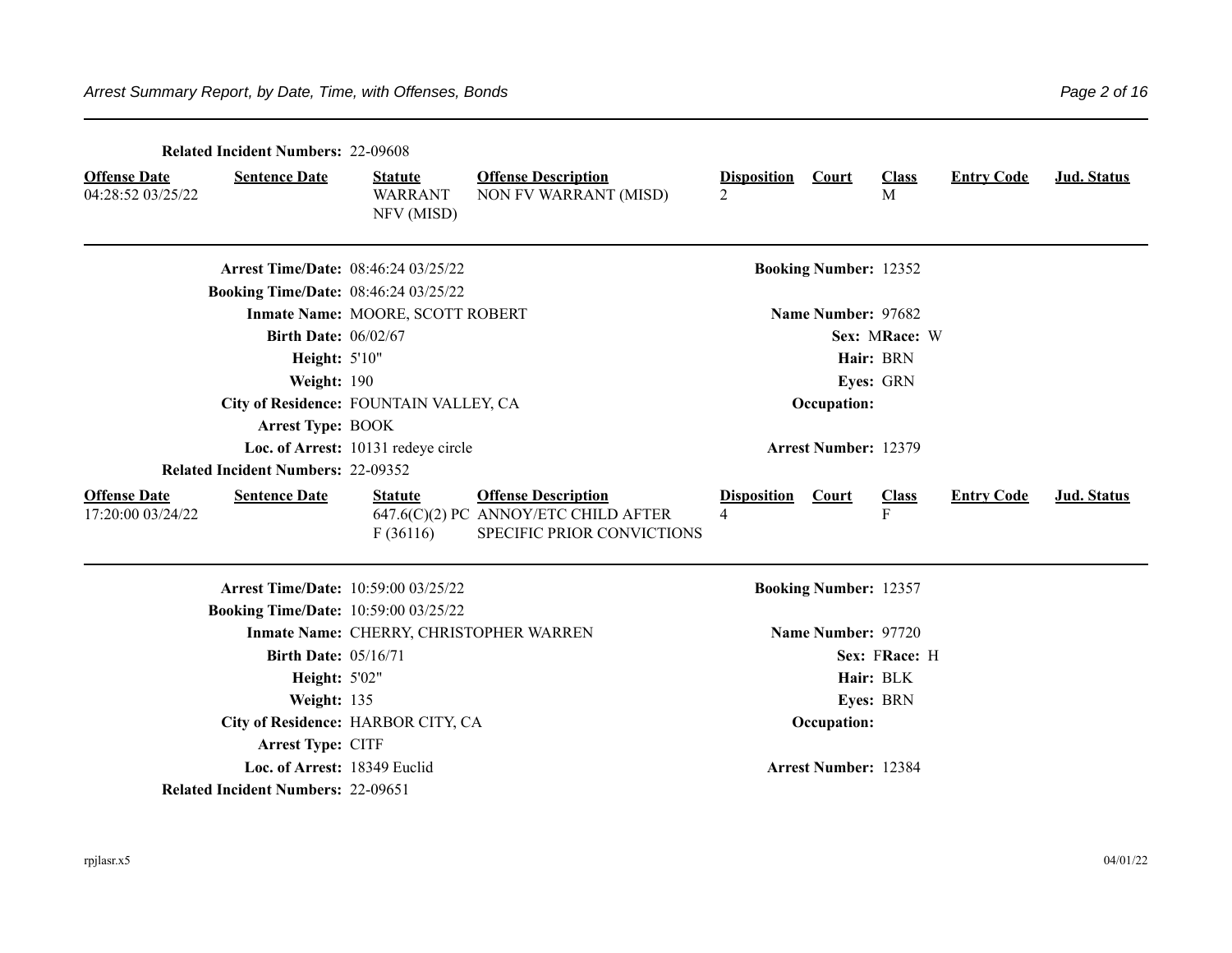| <b>Offense Date</b><br>10:59:00 03/25/22 | <b>Sentence Date</b>                        | <b>Statute</b><br>(35353)             | <b>Offense Description</b><br>11377(A) HS M POSSESS CONTROLLED<br><b>SUBSTANCE</b> | <b>Disposition</b><br>3 | Court                        | <b>Class</b><br>M | <b>Entry Code</b> | <b>Jud. Status</b> |
|------------------------------------------|---------------------------------------------|---------------------------------------|------------------------------------------------------------------------------------|-------------------------|------------------------------|-------------------|-------------------|--------------------|
|                                          | <b>Arrest Time/Date: 23:43:46 03/25/22</b>  |                                       |                                                                                    |                         | <b>Booking Number: 12354</b> |                   |                   |                    |
|                                          | <b>Booking Time/Date: 23:43:46 03/25/22</b> |                                       |                                                                                    |                         |                              |                   |                   |                    |
|                                          |                                             | Inmate Name: RODRIGUEZ, JASMINE       |                                                                                    |                         | Name Number: 64323           |                   |                   |                    |
|                                          | <b>Birth Date: 09/28/98</b>                 |                                       |                                                                                    |                         |                              | Sex: MRace: W     |                   |                    |
|                                          | Height: 5'09"                               |                                       |                                                                                    |                         |                              | Hair: BRO         |                   |                    |
|                                          | Weight: 195                                 |                                       |                                                                                    |                         |                              | Eyes: BLU         |                   |                    |
|                                          | City of Residence: FOUNTAIN VALLEY, CA      |                                       |                                                                                    |                         | Occupation:                  |                   |                   |                    |
|                                          | <b>Arrest Type: BOOK</b>                    |                                       |                                                                                    |                         |                              |                   |                   |                    |
|                                          |                                             | Loc. of Arrest: 10286 La Hacienda #E2 |                                                                                    |                         | <b>Arrest Number: 12381</b>  |                   |                   |                    |
|                                          | <b>Related Incident Numbers: 22-09723</b>   |                                       |                                                                                    |                         |                              |                   |                   |                    |
| <b>Offense Date</b>                      | <b>Sentence Date</b>                        | <b>Statute</b>                        | <b>Offense Description</b>                                                         | <b>Disposition</b>      | <b>Court</b>                 | <b>Class</b>      | <b>Entry Code</b> | <b>Jud. Status</b> |
|                                          |                                             |                                       |                                                                                    |                         |                              | $\mathbf{F}$      |                   |                    |
| 19:25:00 03/25/22                        |                                             | <b>TIME</b>                           | Record for Time Tracking Only                                                      |                         |                              |                   |                   | <b>OUT</b>         |
|                                          | Arrest Time/Date: 01:03:00 03/26/22         |                                       |                                                                                    |                         | <b>Booking Number: 12356</b> |                   |                   |                    |
|                                          | <b>Booking Time/Date: 02:39:18 03/26/22</b> |                                       |                                                                                    |                         |                              |                   |                   |                    |
|                                          |                                             | Inmate Name: WISNER, TAYLOR DECIES    |                                                                                    |                         | Name Number: 93162           |                   |                   |                    |
|                                          | <b>Birth Date: 08/30/91</b>                 |                                       |                                                                                    |                         |                              | Sex: MRace: B     |                   |                    |
|                                          | <b>Height: 5'09"</b>                        |                                       |                                                                                    |                         |                              | Hair: BLK         |                   |                    |
|                                          | Weight: 160                                 |                                       |                                                                                    |                         |                              | Eyes: BLK         |                   |                    |
|                                          | City of Residence: HUNTINGTON BH, CA        |                                       |                                                                                    |                         | Occupation:                  |                   |                   |                    |
|                                          | Arrest Type: CITS                           |                                       |                                                                                    |                         |                              |                   |                   |                    |
|                                          |                                             | Loc. of Arrest: MOUNT NORBY / TALBERT |                                                                                    |                         | <b>Arrest Number: 12383</b>  |                   |                   |                    |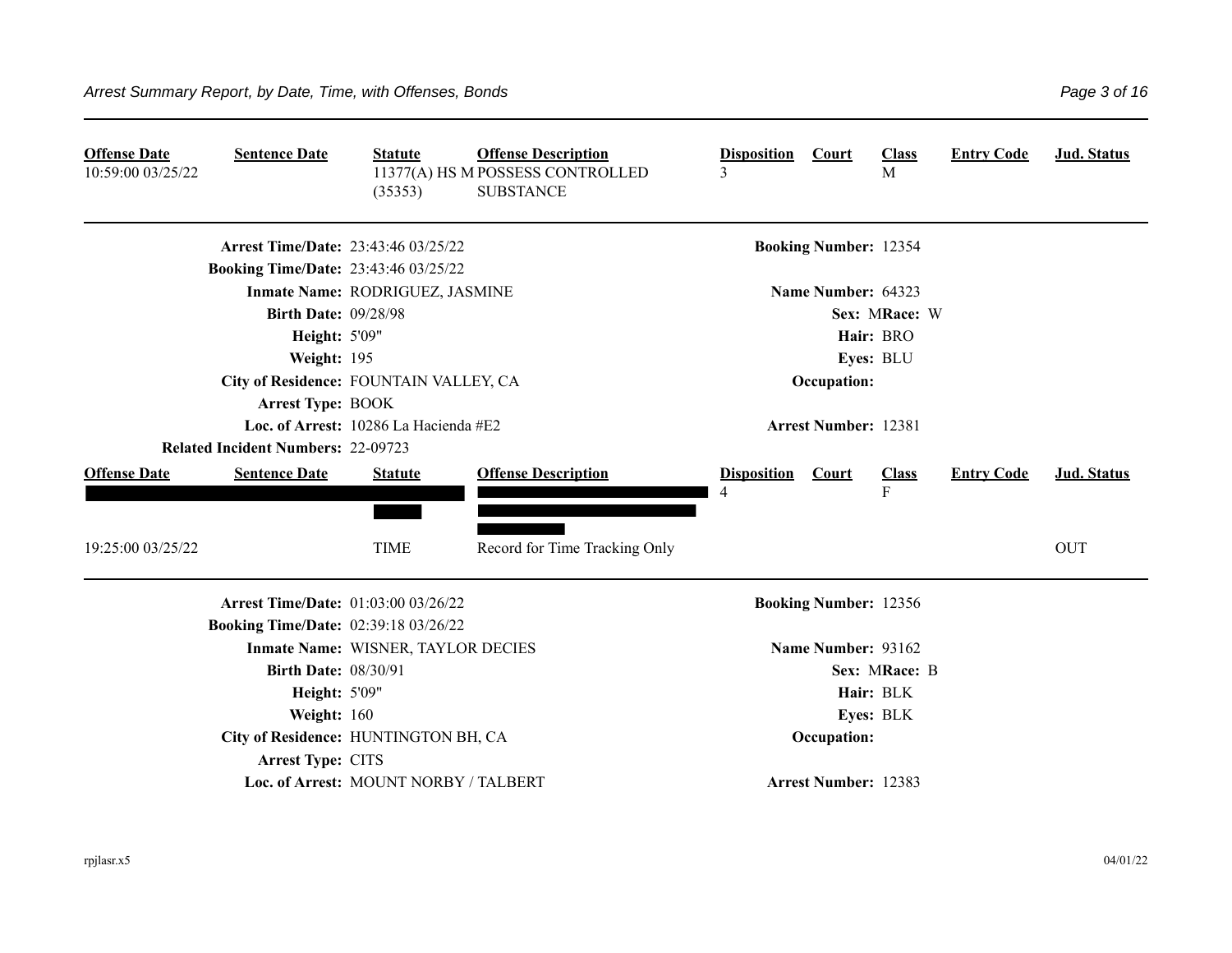|                                                               | <b>Related Incident Numbers: 22-09749</b>   |                                            |                                                                                                                      |                         |                              |                        |                   |             |
|---------------------------------------------------------------|---------------------------------------------|--------------------------------------------|----------------------------------------------------------------------------------------------------------------------|-------------------------|------------------------------|------------------------|-------------------|-------------|
| <b>Offense Date</b><br>01:03:00 03/26/22<br>01:03:00 03/26/22 | <b>Sentence Date</b>                        | <b>Statute</b><br>20002(a)<br>23152(g)     | <b>Offense Description</b><br>Hit and run with property damage<br>Driving under the influence of alcohol<br>and drug | <b>Disposition</b>      | <b>Court</b>                 | <b>Class</b><br>M<br>M | <b>Entry Code</b> | Jud. Status |
| 01:03:00 03/26/22                                             |                                             | <b>TIME</b>                                | Record for Time Tracking Only                                                                                        |                         |                              |                        |                   | <b>OUT</b>  |
|                                                               | <b>Arrest Time/Date: 14:07:00 03/26/22</b>  |                                            |                                                                                                                      |                         | <b>Booking Number: 12364</b> |                        |                   |             |
|                                                               | <b>Booking Time/Date: 14:07:00 03/26/22</b> |                                            |                                                                                                                      |                         |                              |                        |                   |             |
|                                                               | Inmate Name: MORA, SAL                      |                                            |                                                                                                                      |                         | Name Number: 17652           |                        |                   |             |
|                                                               | <b>Birth Date: 01/01/90</b>                 |                                            |                                                                                                                      |                         |                              | Sex: MRace: W          |                   |             |
|                                                               | <b>Height: 5'11"</b>                        |                                            |                                                                                                                      |                         |                              | Hair: BLN              |                   |             |
|                                                               | Weight: 180                                 |                                            |                                                                                                                      |                         |                              | Eyes: BLU              |                   |             |
|                                                               |                                             | City of Residence: FOUNTAIN VALLEY, CA     |                                                                                                                      |                         | Occupation:                  |                        |                   |             |
|                                                               | <b>Arrest Type: BOOK</b>                    |                                            |                                                                                                                      |                         |                              |                        |                   |             |
|                                                               |                                             | Loc. of Arrest: 16400 BROOKHURST ST        |                                                                                                                      |                         | <b>Arrest Number: 12391</b>  |                        |                   |             |
|                                                               | <b>Related Incident Numbers: 22-09788</b>   |                                            |                                                                                                                      |                         |                              |                        |                   |             |
| <b>Offense Date</b><br>14:07:00 03/26/22                      | <b>Sentence Date</b>                        | <b>Statute</b><br><b>WARRANT</b><br>(MISD) | <b>Offense Description</b><br>FV WARRANT (MISD)                                                                      | <b>Disposition</b><br>3 | Court                        | <b>Class</b><br>M      | <b>Entry Code</b> | Jud. Status |
|                                                               | <b>Arrest Time/Date: 14:39:03 03/26/22</b>  |                                            |                                                                                                                      |                         | <b>Booking Number: 12358</b> |                        |                   |             |
|                                                               | <b>Booking Time/Date: 14:39:03 03/26/22</b> |                                            |                                                                                                                      |                         |                              |                        |                   |             |
|                                                               |                                             | Inmate Name: KOHRT, ROSS MCLEAN            |                                                                                                                      |                         | Name Number: 42191           |                        |                   |             |
|                                                               | <b>Birth Date: 09/21/60</b>                 |                                            |                                                                                                                      |                         |                              | Sex: MRace:            |                   |             |
|                                                               | <b>Height: 6'03"</b>                        |                                            |                                                                                                                      |                         |                              | Hair: BRN              |                   |             |
|                                                               | Weight: 160                                 |                                            |                                                                                                                      |                         |                              | Eyes: BLU              |                   |             |
|                                                               |                                             | City of Residence: HUNTINGTON BEAC, CA     |                                                                                                                      |                         | Occupation:                  |                        |                   |             |
|                                                               | <b>Arrest Type: CITF</b>                    |                                            |                                                                                                                      |                         |                              |                        |                   |             |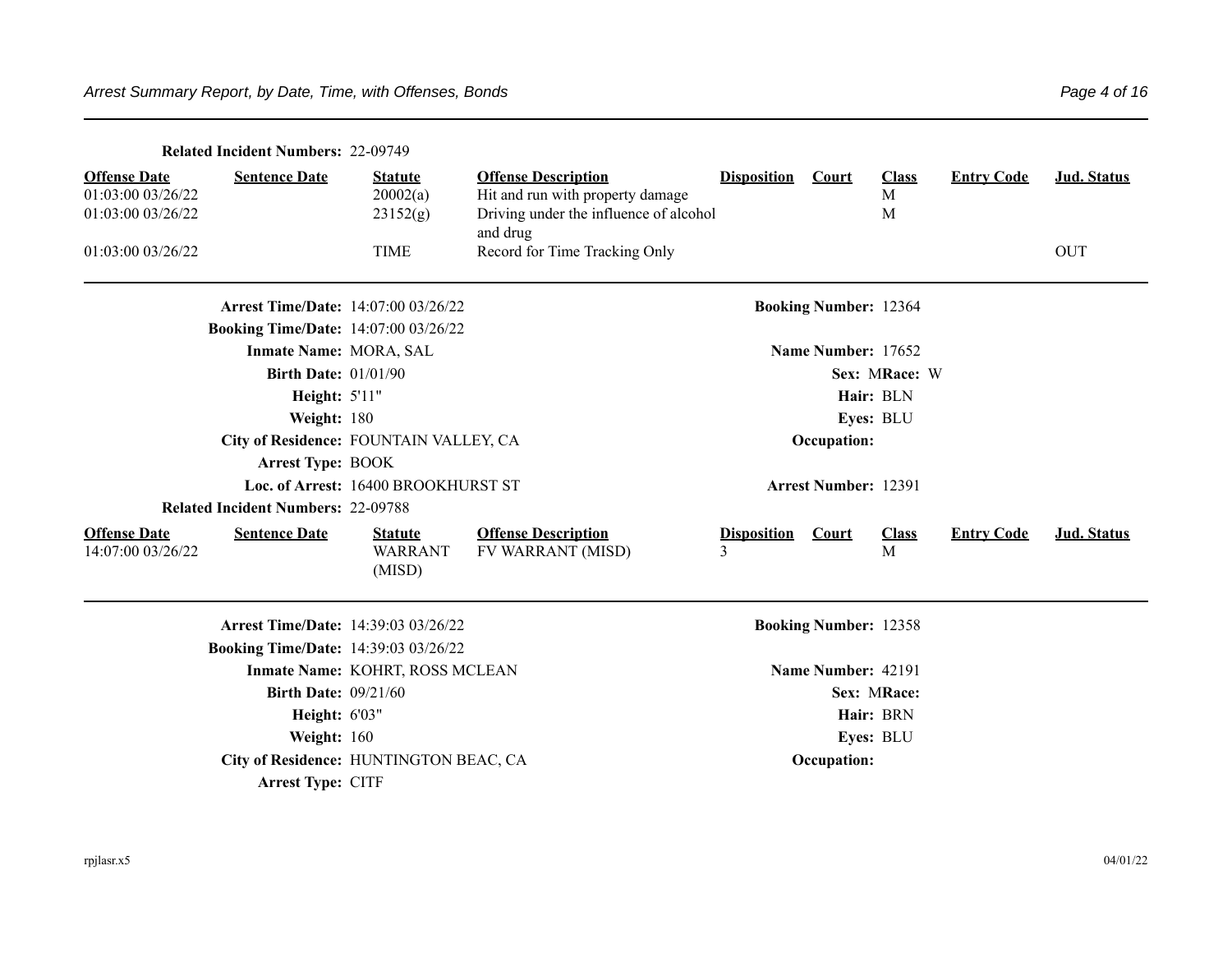|                                          | Loc. of Arrest: EUCLID/HEIL<br><b>Related Incident Numbers: 22-09767</b> |                                         | <b>Arrest Number: 12385</b>                              |                               |                              |                              |                   |             |
|------------------------------------------|--------------------------------------------------------------------------|-----------------------------------------|----------------------------------------------------------|-------------------------------|------------------------------|------------------------------|-------------------|-------------|
| <b>Offense Date</b><br>11:00:00 03/26/22 | <b>Sentence Date</b>                                                     | <b>Statute</b><br>10852 VC M<br>(29050) | <b>Offense Description</b><br><b>TAMPER WITH VEHICLE</b> | <b>Disposition Court</b><br>3 |                              | <b>Class</b><br>$\mathbf{M}$ | <b>Entry Code</b> | Jud. Status |
|                                          | <b>Arrest Time/Date: 14:41:37 03/26/22</b>                               |                                         |                                                          |                               | <b>Booking Number: 12359</b> |                              |                   |             |
|                                          | <b>Booking Time/Date: 14:41:37 03/26/22</b>                              |                                         |                                                          |                               |                              |                              |                   |             |
|                                          |                                                                          | Inmate Name: HARGIS, RYAN THOMAS        |                                                          |                               | Name Number: 97741           |                              |                   |             |
|                                          | <b>Birth Date: 07/26/93</b>                                              |                                         |                                                          |                               |                              | Sex: FRace:                  |                   |             |
|                                          | <b>Height: 5'02"</b>                                                     |                                         |                                                          |                               |                              | Hair: BRN                    |                   |             |
|                                          | Weight: 145                                                              |                                         |                                                          |                               |                              | Eyes: BLU                    |                   |             |
|                                          | City of Residence: FULLERTON, CA                                         |                                         |                                                          |                               | Occupation:                  |                              |                   |             |
|                                          | <b>Arrest Type:</b>                                                      |                                         |                                                          |                               |                              |                              |                   |             |
|                                          |                                                                          | Loc. of Arrest: EUCLID/HEIL             |                                                          |                               | <b>Arrest Number: 12386</b>  |                              |                   |             |
|                                          | <b>Related Incident Numbers: 22-09767</b>                                |                                         |                                                          |                               |                              |                              |                   |             |
| <b>Offense Date</b>                      | <b>Sentence Date</b>                                                     | <b>Statute</b>                          | <b>Offense Description</b>                               | <b>Disposition</b>            | <b>Court</b>                 | <b>Class</b>                 | <b>Entry Code</b> | Jud. Status |
| 11:00:00 03/26/22                        |                                                                          | (35152)                                 | 11350(A) HS F POSSESS NARCOTIC<br>CONTROLLED SUBSTANCE   | 3                             |                              | M                            |                   |             |
| 11:00:00 03/26/22                        |                                                                          | (35423)                                 | 11364(A) HS M POSSESS UNLAWFUL<br>PARAPHERNALIA          | 3                             |                              | M                            |                   |             |
| 11:00:00 03/26/22                        |                                                                          | (35172)                                 | 11377(A) HS F POSSESS CONTROLLED<br><b>SUBSTANCE</b>     | 3                             |                              | M                            |                   |             |
| 11:00:00 03/26/22                        |                                                                          | 496(A) PC F<br>(28025)                  | RECEIVE/ETC KNOWN STOLEN 3<br><b>PROPERTY</b>            |                               |                              | M                            |                   |             |
|                                          | <b>Arrest Time/Date: 22:35:51 03/26/22</b>                               |                                         |                                                          |                               | <b>Booking Number: 12360</b> |                              |                   |             |
|                                          | <b>Booking Time/Date: 22:35:51 03/26/22</b>                              |                                         |                                                          |                               |                              |                              |                   |             |
|                                          |                                                                          | Inmate Name: CLARE, CHERI MAE           |                                                          |                               | Name Number: 97746           |                              |                   |             |

**Birth Date:**  $01/05/60$  **Sex: FRace:** W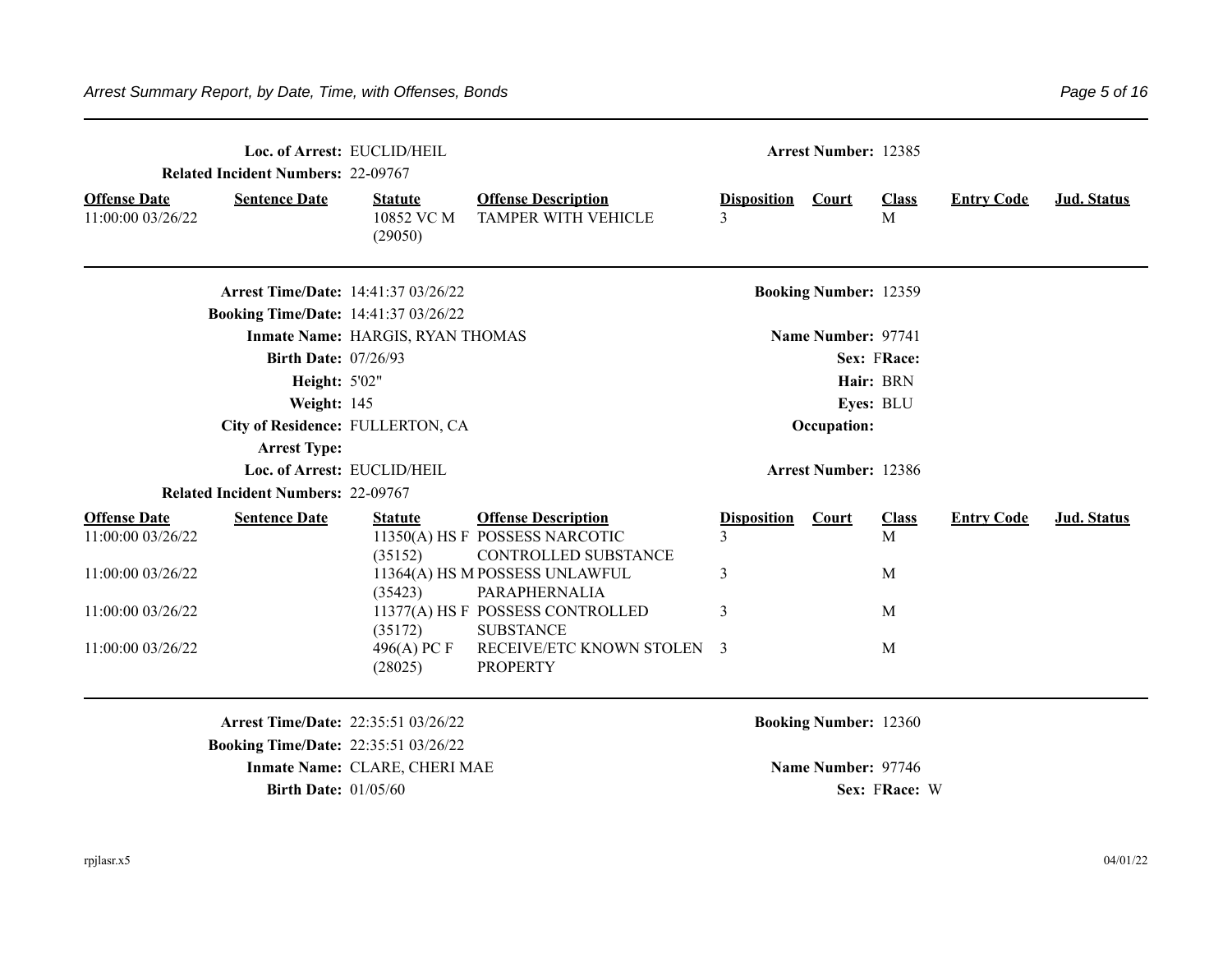| Weight: 104<br>Arrest Type: CITF<br><b>Related Incident Numbers: 22-09819</b> | Height: 5'01"<br>City of Residence: HUNTINGTN BCH, CA<br>Loc. of Arrest: Talbert / Newland                 | Hair: BLK<br>Eyes: BRN<br>Occupation:<br><b>Arrest Number: 12387</b> |                                  |  |  |  |  |
|-------------------------------------------------------------------------------|------------------------------------------------------------------------------------------------------------|----------------------------------------------------------------------|----------------------------------|--|--|--|--|
| <b>Offense Date</b><br><b>Sentence Date</b><br>20:14:00 03/26/22              | <b>Offense Description</b><br><b>Statute</b><br>11364(A) HS M POSSESS UNLAWFUL<br>PARAPHERNALIA<br>(35423) | <b>Disposition Court</b><br><b>Class</b><br>M                        | <b>Entry Code</b><br>Jud. Status |  |  |  |  |
| <b>Booking Time/Date: 00:21:36 03/27/22</b>                                   | <b>Arrest Time/Date: 00:21:36 03/27/22</b>                                                                 | <b>Booking Number: 12361</b>                                         |                                  |  |  |  |  |
|                                                                               | Inmate Name: MELLO, LUWAN MANIVONE                                                                         | Name Number: 79144                                                   |                                  |  |  |  |  |
|                                                                               | Birth Date: $10/12/65$                                                                                     | Sex: MRace: W                                                        |                                  |  |  |  |  |
|                                                                               | <b>Height: 5'07"</b>                                                                                       | Hair: BLN                                                            |                                  |  |  |  |  |
| Weight: 153                                                                   |                                                                                                            | Eyes: BLU                                                            |                                  |  |  |  |  |
|                                                                               | City of Residence: HUNTINGTN BCH, CA                                                                       | Occupation:                                                          |                                  |  |  |  |  |
| Arrest Type: CITF                                                             |                                                                                                            |                                                                      |                                  |  |  |  |  |
|                                                                               | Loc. of Arrest: Talbert / Newland                                                                          | <b>Arrest Number: 12388</b>                                          |                                  |  |  |  |  |
| <b>Related Incident Numbers: 22-09819</b>                                     |                                                                                                            |                                                                      |                                  |  |  |  |  |
| <b>Offense Date</b><br><b>Sentence Date</b><br>20:14:00 03/26/22              | <b>Offense Description</b><br><b>Statute</b><br>11364(A) HS M POSSESS UNLAWFUL<br>(35423)<br>PARAPHERNALIA | Disposition Court<br><b>Class</b><br>M                               | <b>Entry Code</b><br>Jud. Status |  |  |  |  |
| 20:14:00 03/26/22                                                             | 11377(A) HS M POSSESS CONTROLLED<br><b>SUBSTANCE</b><br>(35353)                                            | M                                                                    |                                  |  |  |  |  |
|                                                                               | <b>Arrest Time/Date: 00:52:00 03/27/22</b><br><b>Booking Time/Date: 01:43:31 03/27/22</b>                  | <b>Booking Number: 12362</b>                                         |                                  |  |  |  |  |
|                                                                               | Inmate Name: PRICE, JONATHAN H                                                                             | Name Number: 68265                                                   |                                  |  |  |  |  |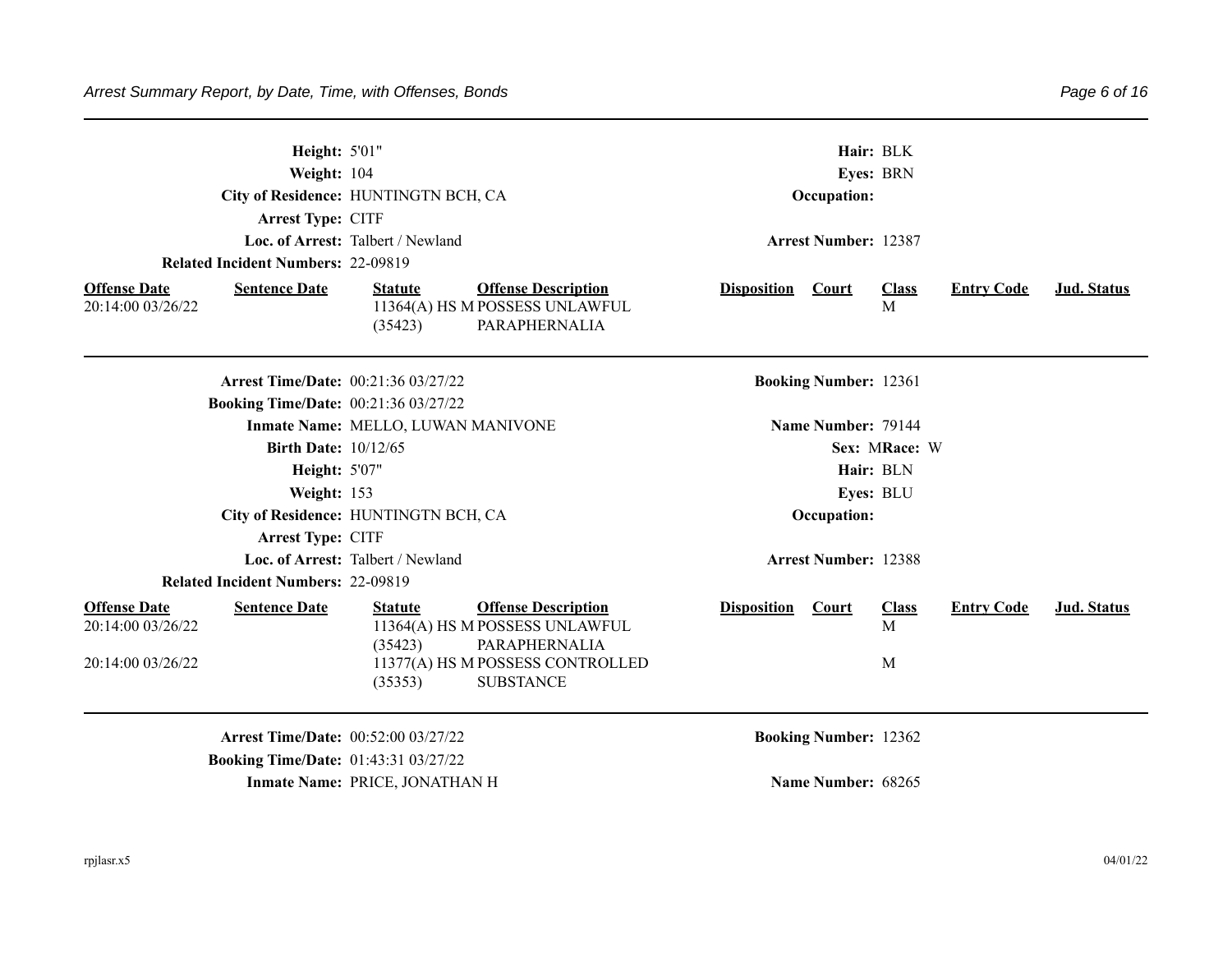|                                             | <b>Birth Date: 10/07/81</b><br>Height: 5'11"<br>Weight: 190<br>City of Residence: SANTA ANA, CA<br><b>Arrest Type: BOOK</b><br>Loc. of Arrest: 8956 Warner<br><b>Related Incident Numbers: 22-09863</b><br><b>Offense Description</b><br><b>Sentence Date</b><br><b>Statute</b> |                                             |                                                        |                         | Sex: MRace: W<br>Hair: BLK<br>Eyes: BRN<br>Occupation:<br><b>Arrest Number: 12389</b> |                   |                   |                    |  |
|---------------------------------------------|---------------------------------------------------------------------------------------------------------------------------------------------------------------------------------------------------------------------------------------------------------------------------------|---------------------------------------------|--------------------------------------------------------|-------------------------|---------------------------------------------------------------------------------------|-------------------|-------------------|--------------------|--|
| <b>Offense Date</b><br>01:09:00 03/27/22    |                                                                                                                                                                                                                                                                                 | <b>WARRANT</b><br>(MISD)                    | FV WARRANT (MISD)                                      | <b>Disposition</b><br>3 | <b>Court</b>                                                                          | <b>Class</b><br>M | <b>Entry Code</b> | Jud. Status        |  |
| 01:09:00 03/27/22                           |                                                                                                                                                                                                                                                                                 | <b>WARRANT</b><br>NFV (MISD)                | NON FV WARRANT (MISD)                                  | 2                       |                                                                                       | M                 |                   |                    |  |
|                                             |                                                                                                                                                                                                                                                                                 | <b>Arrest Time/Date: 06:03:13 03/27/22</b>  |                                                        |                         | <b>Booking Number: 12363</b>                                                          |                   |                   |                    |  |
|                                             |                                                                                                                                                                                                                                                                                 | <b>Booking Time/Date:</b> 06:03:13 03/27/22 |                                                        |                         |                                                                                       |                   |                   |                    |  |
|                                             |                                                                                                                                                                                                                                                                                 | Inmate Name: DESKOVICK, NOLAN GARY          |                                                        |                         | Name Number: 9587                                                                     |                   |                   |                    |  |
|                                             | <b>Birth Date: 04/10/85</b>                                                                                                                                                                                                                                                     |                                             |                                                        |                         |                                                                                       | Sex: MRace: W     |                   |                    |  |
|                                             | Height: 6'00"                                                                                                                                                                                                                                                                   |                                             |                                                        |                         |                                                                                       | Hair: BRN         |                   |                    |  |
|                                             | Weight: 235                                                                                                                                                                                                                                                                     |                                             |                                                        |                         |                                                                                       | Eyes: BRN         |                   |                    |  |
|                                             |                                                                                                                                                                                                                                                                                 | City of Residence: FOUNTAIN VALLEY, CA      |                                                        |                         | Occupation:                                                                           |                   |                   |                    |  |
|                                             | Arrest Type: CITF                                                                                                                                                                                                                                                               |                                             |                                                        |                         |                                                                                       |                   |                   |                    |  |
|                                             |                                                                                                                                                                                                                                                                                 | Loc. of Arrest: La Fiesta / Santa Lucia     |                                                        |                         | <b>Arrest Number: 12390</b>                                                           |                   |                   |                    |  |
| <b>Related Incident Numbers: 22-09879</b>   |                                                                                                                                                                                                                                                                                 |                                             |                                                        |                         |                                                                                       |                   |                   |                    |  |
| <b>Offense Date</b><br><b>Sentence Date</b> |                                                                                                                                                                                                                                                                                 | <b>Statute</b>                              | <b>Offense Description</b>                             | <b>Disposition</b>      | Court                                                                                 | <b>Class</b>      | <b>Entry Code</b> | <b>Jud. Status</b> |  |
| 03:16:00 03/27/22                           |                                                                                                                                                                                                                                                                                 | (35422)                                     | 11350(A) HS M POSSESS NARCOTIC<br>CONTROLLED SUBSTANCE | 3                       |                                                                                       | M                 |                   |                    |  |
| 03:16:00 03/27/22                           |                                                                                                                                                                                                                                                                                 | (35423)                                     | 11364(A) HS M POSSESS UNLAWFUL<br>PARAPHERNALIA        | 3                       |                                                                                       | M                 |                   |                    |  |
| 03:16:00 03/27/22                           |                                                                                                                                                                                                                                                                                 | 466 PC M<br>(22012)                         | POSSESS/ETC BURGLARY TOOLS 3                           |                         |                                                                                       | M                 |                   |                    |  |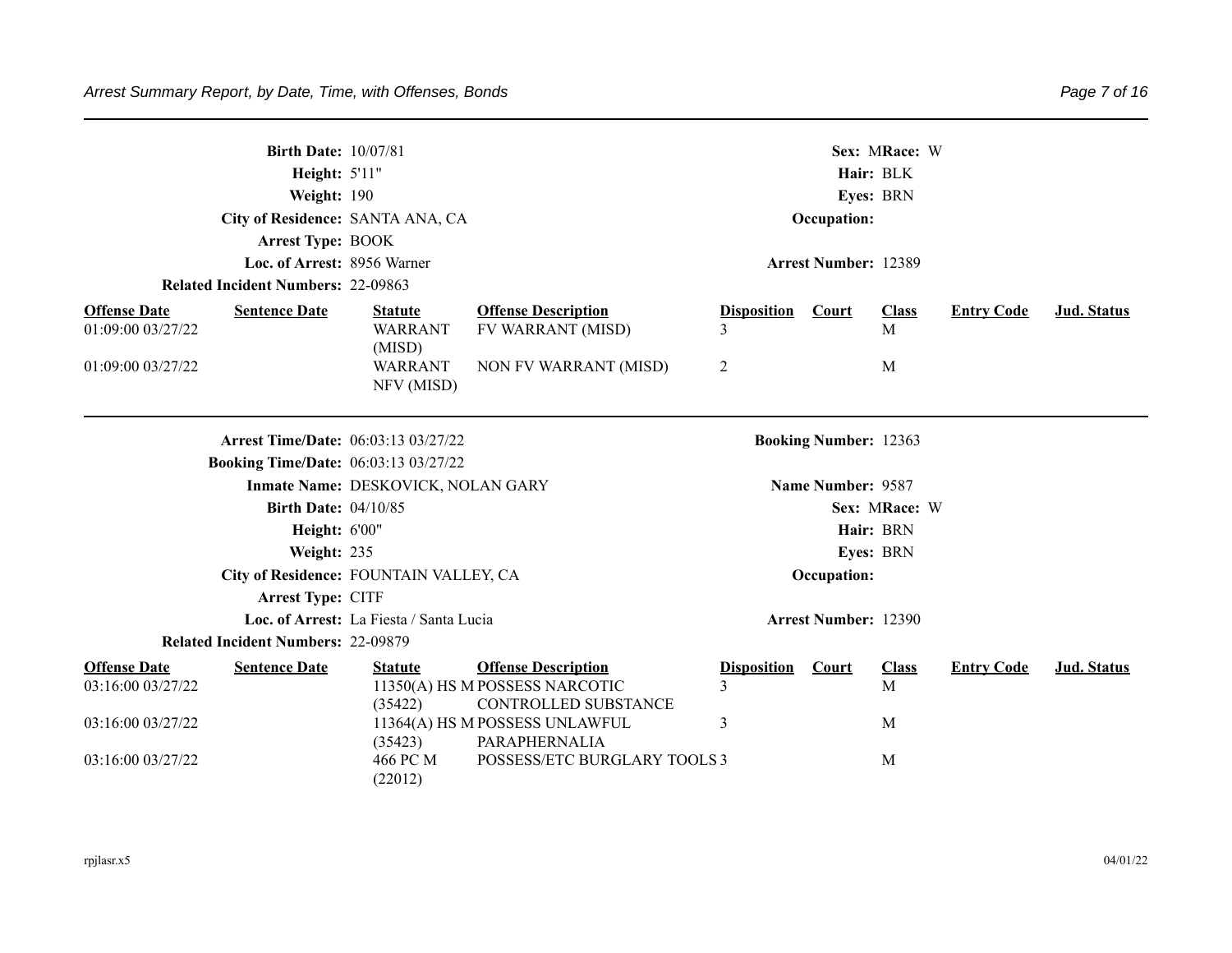| <b>Offense Date</b><br>03:16:00 03/27/22                      | <b>Sentence Date</b>                        | <b>Statute</b><br>485 PC M<br>(23106)    | <b>Offense Description</b><br>APPROPRIATE LOST PROPERTY                                                            | <b>Disposition</b><br>3 | Court                        | <b>Class</b><br>M | <b>Entry Code</b> | Jud. Status               |
|---------------------------------------------------------------|---------------------------------------------|------------------------------------------|--------------------------------------------------------------------------------------------------------------------|-------------------------|------------------------------|-------------------|-------------------|---------------------------|
|                                                               | <b>Arrest Time/Date: 11:16:00 03/27/22</b>  |                                          |                                                                                                                    |                         | <b>Booking Number: 12365</b> |                   |                   |                           |
|                                                               | <b>Booking Time/Date: 11:16:00 03/27/22</b> |                                          |                                                                                                                    |                         |                              |                   |                   |                           |
|                                                               |                                             | Inmate Name: SOUTH, DAVID WILLIAM        |                                                                                                                    |                         | Name Number: 31508           |                   |                   |                           |
|                                                               | <b>Birth Date: 10/17/69</b>                 |                                          |                                                                                                                    |                         |                              | Sex: MRace: W     |                   |                           |
|                                                               | <b>Height: 6'02"</b>                        |                                          |                                                                                                                    |                         |                              | Hair: BLK         |                   |                           |
|                                                               | Weight: 215                                 |                                          |                                                                                                                    |                         |                              | Eyes: HAZ         |                   |                           |
|                                                               | City of Residence: FOUNTAIN VALLEY, CA      |                                          |                                                                                                                    |                         | Occupation:                  |                   |                   |                           |
|                                                               | Arrest Type: BOOK                           |                                          |                                                                                                                    |                         |                              |                   |                   |                           |
|                                                               |                                             | Loc. of Arrest: 10234 Durango River Crt  |                                                                                                                    |                         | <b>Arrest Number: 12392</b>  |                   |                   |                           |
|                                                               | <b>Related Incident Numbers: 22-09888</b>   |                                          |                                                                                                                    |                         |                              |                   |                   |                           |
| <b>Offense Date</b><br>11:16:00 03/27/22<br>11:16:00 03/27/22 | <b>Sentence Date</b>                        | <b>Statute</b><br>(13174)<br><b>TIME</b> | <b>Offense Description</b><br>243(E)(1) PC M BATTERY:SPOUSE/EX<br>SPOUSE/DATE/ETC<br>Record for Time Tracking Only | <b>Disposition</b><br>3 | <b>Court</b>                 | <b>Class</b><br>M | <b>Entry Code</b> | Jud. Status<br><b>OUT</b> |
|                                                               | <b>Arrest Time/Date: 21:50:56 03/27/22</b>  |                                          |                                                                                                                    |                         | <b>Booking Number: 12366</b> |                   |                   |                           |
|                                                               | <b>Booking Time/Date: 21:50:56 03/27/22</b> |                                          |                                                                                                                    |                         |                              |                   |                   |                           |
|                                                               |                                             | Inmate Name: LOREY, MICHAEL PATRICK      |                                                                                                                    |                         | Name Number: 97759           |                   |                   |                           |
|                                                               | <b>Birth Date: 07/24/63</b>                 |                                          |                                                                                                                    |                         |                              | Sex: MRace: H     |                   |                           |
|                                                               | <b>Height: 5'04"</b>                        |                                          |                                                                                                                    |                         |                              | Hair: BLK         |                   |                           |
|                                                               | Weight: 140                                 |                                          |                                                                                                                    |                         |                              | Eyes: BRO         |                   |                           |
|                                                               | City of Residence: FOUNTAIN VALLEY, CA      |                                          |                                                                                                                    |                         | Occupation:                  |                   |                   |                           |
|                                                               | Arrest Type: CITF                           |                                          |                                                                                                                    |                         |                              |                   |                   |                           |
|                                                               |                                             | Loc. of Arrest: 9065 Warner ave.         |                                                                                                                    |                         | <b>Arrest Number: 12393</b>  |                   |                   |                           |
|                                                               | <b>Related Incident Numbers: 22-09933</b>   |                                          |                                                                                                                    |                         |                              |                   |                   |                           |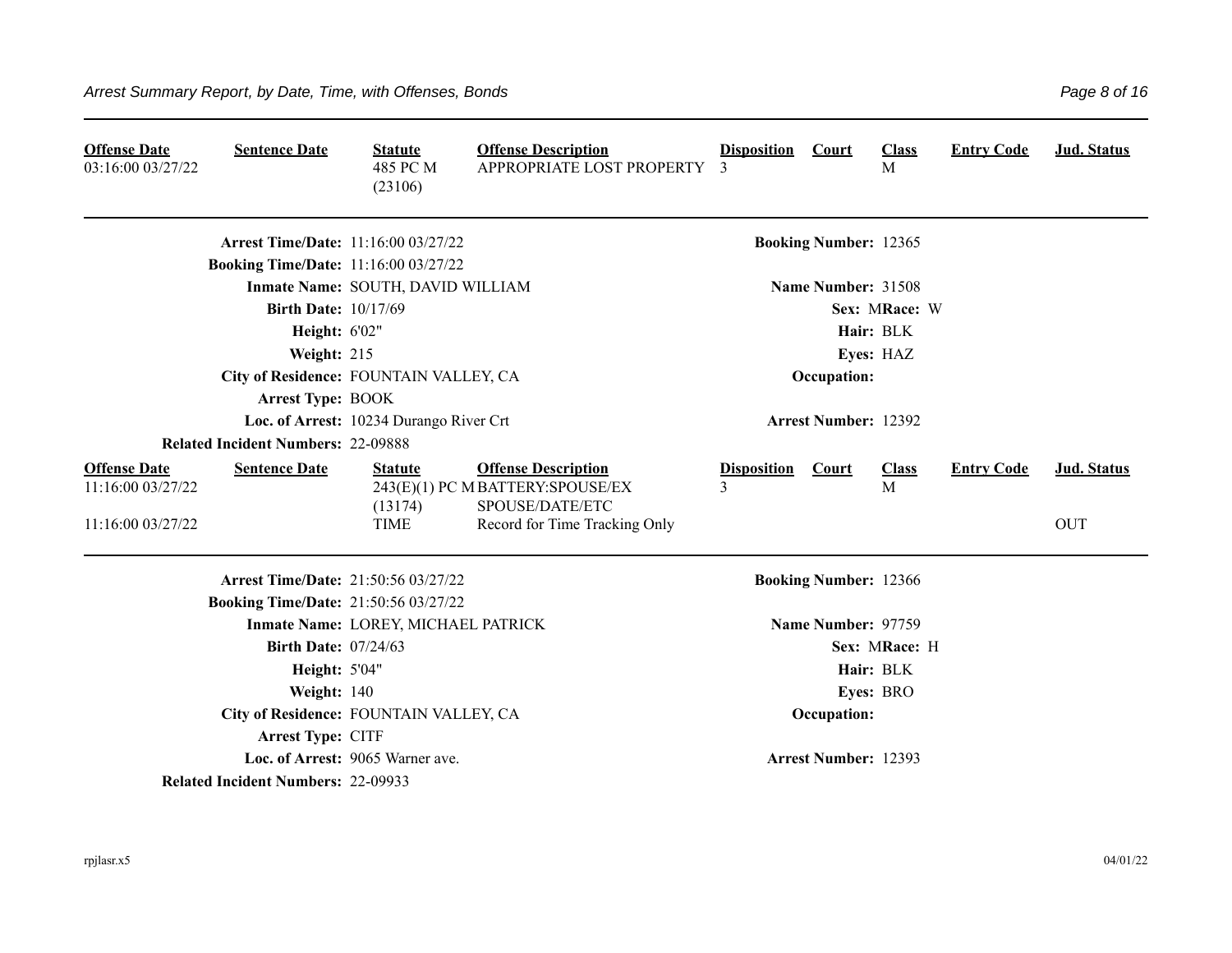| <b>Offense Date</b><br>21:53:54 03/27/22                      | <b>Sentence Date</b>                        | <b>Statute</b><br>(35423)                                 | <b>Offense Description</b><br>11364(A) HS M POSSESS UNLAWFUL<br>PARAPHERNALIA                          | <b>Disposition</b>           | Court                        | <b>Class</b><br>M                | <b>Entry Code</b> | Jud. Status |
|---------------------------------------------------------------|---------------------------------------------|-----------------------------------------------------------|--------------------------------------------------------------------------------------------------------|------------------------------|------------------------------|----------------------------------|-------------------|-------------|
|                                                               | <b>Arrest Time/Date: 22:30:00 03/27/22</b>  |                                                           |                                                                                                        |                              | <b>Booking Number: 12382</b> |                                  |                   |             |
|                                                               | <b>Booking Time/Date: 22:30:00 03/27/22</b> |                                                           |                                                                                                        |                              |                              |                                  |                   |             |
|                                                               |                                             | Inmate Name: ROMAN, GABRIEL JR JR                         |                                                                                                        |                              | Name Number: 485             |                                  |                   |             |
|                                                               | <b>Birth Date: 04/26/94</b>                 |                                                           |                                                                                                        |                              |                              | Sex: MRace:                      |                   |             |
|                                                               | <b>Height: 6'00"</b>                        |                                                           |                                                                                                        |                              |                              | Hair: BLK                        |                   |             |
|                                                               | Weight: 190                                 |                                                           |                                                                                                        |                              |                              | Eyes: BLK                        |                   |             |
|                                                               | City of Residence: SANTA ANA, CA            |                                                           |                                                                                                        |                              | Occupation:                  |                                  |                   |             |
|                                                               | <b>Arrest Type: BOOK</b>                    |                                                           |                                                                                                        |                              |                              |                                  |                   |             |
|                                                               |                                             | Loc. of Arrest: Heil and Harbor                           |                                                                                                        |                              | <b>Arrest Number: 12410</b>  |                                  |                   |             |
|                                                               | <b>Related Incident Numbers: 22-09942</b>   |                                                           |                                                                                                        |                              |                              |                                  |                   |             |
| <b>Offense Date</b><br>22:23:00 03/27/22<br>22:30:00 03/27/22 | <b>Sentence Date</b>                        | <b>Statute</b><br>(35423)<br><b>WARRANT</b><br>NFV (MISD) | <b>Offense Description</b><br>11364(A) HS M POSSESS UNLAWFUL<br>PARAPHERNALIA<br>NON FV WARRANT (MISD) | <b>Disposition</b><br>3<br>2 | <b>Court</b>                 | <b>Class</b><br>M<br>$\mathbf O$ | <b>Entry Code</b> | Jud. Status |
|                                                               | <b>Arrest Time/Date: 07:45:40 03/28/22</b>  |                                                           |                                                                                                        |                              | <b>Booking Number: 12367</b> |                                  |                   |             |
|                                                               | <b>Booking Time/Date: 07:45:40 03/28/22</b> |                                                           |                                                                                                        |                              |                              |                                  |                   |             |
|                                                               |                                             | Inmate Name: HERNANDEZ, SAUL ANTONIO                      |                                                                                                        |                              | Name Number: 22150           |                                  |                   |             |
|                                                               | <b>Birth Date: 09/09/93</b>                 |                                                           |                                                                                                        |                              |                              | Sex: MRace:                      |                   |             |
|                                                               | Height: 5'09"                               |                                                           |                                                                                                        |                              |                              | Hair: BLK                        |                   |             |
|                                                               | Weight: 195                                 |                                                           |                                                                                                        |                              |                              | Eyes: BRN                        |                   |             |
|                                                               | City of Residence: TUSTIN, CA               |                                                           |                                                                                                        |                              | Occupation:                  |                                  |                   |             |
|                                                               | <b>Arrest Type: BOOK</b>                    |                                                           |                                                                                                        |                              |                              |                                  |                   |             |
|                                                               | Loc. of Arrest: OCJ                         |                                                           |                                                                                                        |                              | <b>Arrest Number: 12394</b>  |                                  |                   |             |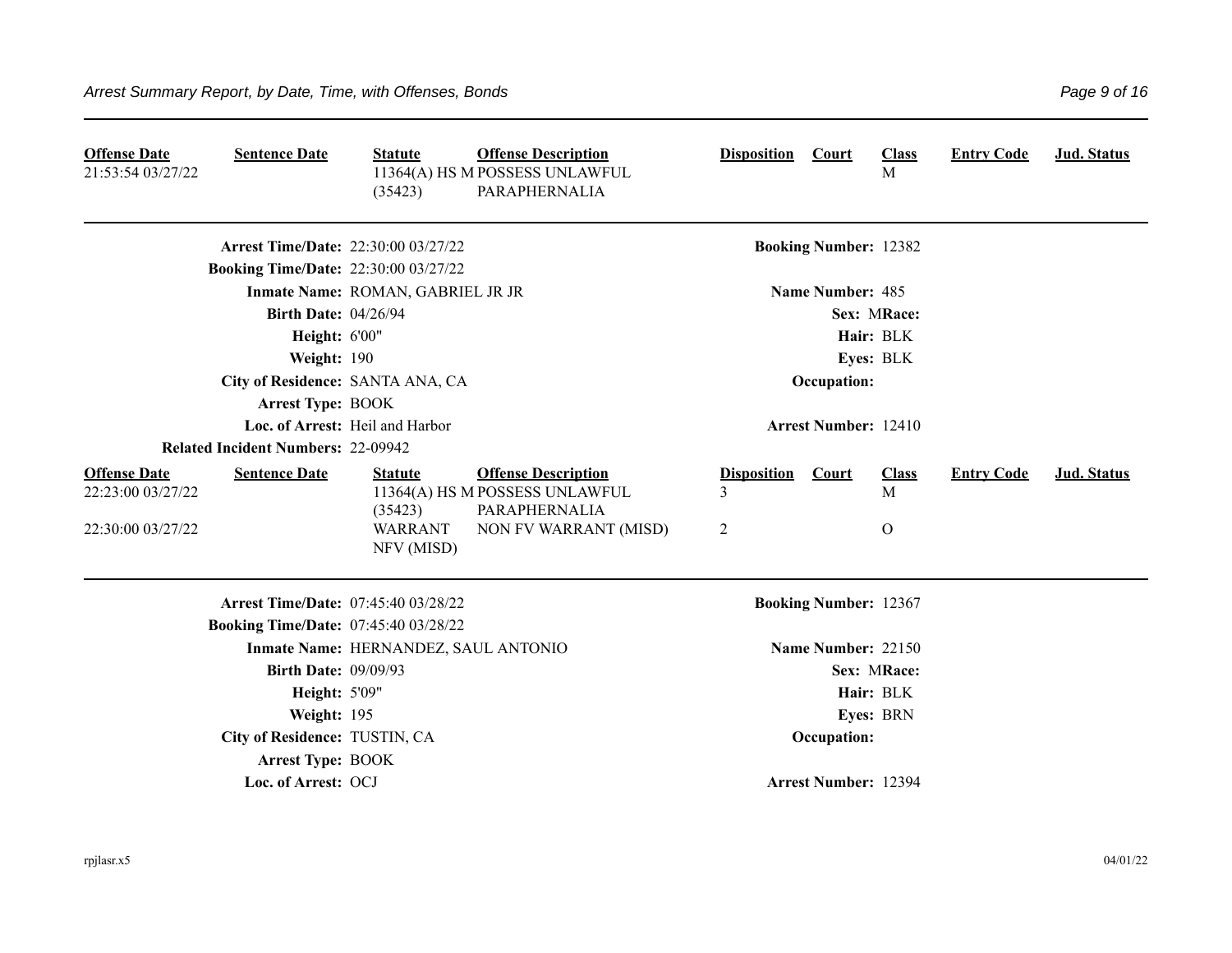|                                          | <b>Related Incident Numbers: 22-04333</b>   |                                                |                                                             |                                      |                              |                   |                   |             |
|------------------------------------------|---------------------------------------------|------------------------------------------------|-------------------------------------------------------------|--------------------------------------|------------------------------|-------------------|-------------------|-------------|
| <b>Offense Date</b><br>22:22:00 03/24/22 | <b>Sentence Date</b>                        | <b>Statute</b><br>459 PC F<br>(22022)          | <b>Offense Description</b><br><b>BURGLARY:SECOND DEGREE</b> | <b>Disposition</b><br>4              | Court                        | <b>Class</b><br>F | <b>Entry Code</b> | Jud. Status |
|                                          | <b>Arrest Time/Date: 13:00:31 03/29/22</b>  |                                                |                                                             |                                      | <b>Booking Number: 12370</b> |                   |                   |             |
|                                          | <b>Booking Time/Date: 13:00:31 03/29/22</b> |                                                |                                                             |                                      |                              |                   |                   |             |
|                                          |                                             | Inmate Name: MARTINEZ, ROGELIO MIGUEL          |                                                             |                                      | Name Number: 97770           |                   |                   |             |
|                                          | <b>Birth Date: 10/24/91</b>                 |                                                |                                                             |                                      |                              | Sex: MRace: W     |                   |             |
|                                          | <b>Height: 5'07"</b>                        |                                                |                                                             |                                      |                              | Hair: RED         |                   |             |
|                                          | Weight: 220                                 |                                                |                                                             |                                      |                              | Eyes: BLU         |                   |             |
|                                          | City of Residence: DOWNEY, CA               |                                                |                                                             |                                      | Occupation:                  |                   |                   |             |
|                                          | <b>Arrest Type: BOOK</b>                    |                                                |                                                             |                                      |                              |                   |                   |             |
|                                          |                                             | Loc. of Arrest: 9125 Recreation Cir            |                                                             |                                      | <b>Arrest Number: 12397</b>  |                   |                   |             |
|                                          | <b>Related Incident Numbers: 22-10022</b>   |                                                |                                                             |                                      |                              |                   |                   |             |
| <b>Offense Date</b><br>13:01:00 03/28/22 | <b>Sentence Date</b>                        | <b>Statute</b><br><b>WARRANT</b><br>NFV (MISD) | <b>Offense Description</b><br>NON FV WARRANT (MISD)         | <b>Disposition</b><br>$\mathfrak{D}$ | <b>Court</b>                 | <b>Class</b><br>M | <b>Entry Code</b> | Jud. Status |
|                                          | <b>Arrest Time/Date: 22:49:13 03/29/22</b>  |                                                |                                                             |                                      | <b>Booking Number: 12371</b> |                   |                   |             |
|                                          | <b>Booking Time/Date: 22:49:13 03/29/22</b> |                                                |                                                             |                                      |                              |                   |                   |             |
|                                          |                                             | Inmate Name: MCFADDEN, JASON LYNN              |                                                             |                                      | Name Number: 97779           |                   |                   |             |
|                                          | <b>Birth Date: 02/14/70</b>                 |                                                |                                                             |                                      |                              | Sex: MRace: H     |                   |             |
|                                          | <b>Height: 5'07"</b>                        |                                                |                                                             |                                      |                              | Hair: BLK         |                   |             |
|                                          | Weight: 155                                 |                                                |                                                             |                                      |                              | Eyes: BRO         |                   |             |
|                                          | City of Residence: HUNTINGTN BCH, CA        |                                                |                                                             |                                      | Occupation:                  |                   |                   |             |
|                                          | Arrest Type: CITF                           |                                                |                                                             |                                      |                              |                   |                   |             |
|                                          |                                             | Loc. of Arrest: Brookhurst and Talbert         |                                                             |                                      | <b>Arrest Number: 12398</b>  |                   |                   |             |
|                                          | <b>Related Incident Numbers: 22-09978</b>   |                                                |                                                             |                                      |                              |                   |                   |             |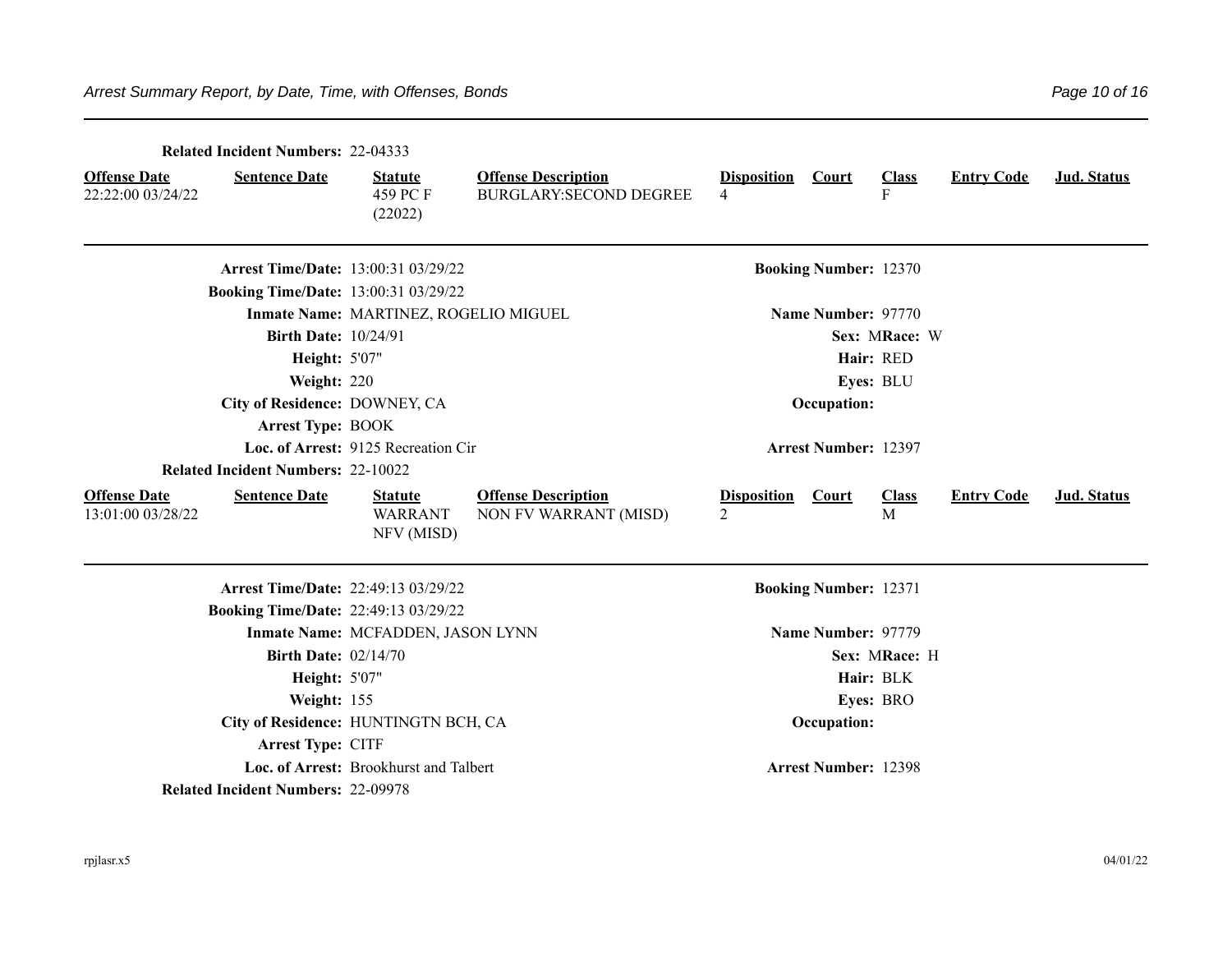| <b>Offense Date</b><br>03:26:00 03/28/22 | <b>Sentence Date</b>                        | <b>Statute</b><br>(47014)                 | <b>Offense Description</b><br>148.9(A) PC M GIVE FALSE ID TO PO               | <b>Disposition</b> | <b>Court</b>                 | <b>Class</b><br>M | <b>Entry Code</b> | Jud. Status |
|------------------------------------------|---------------------------------------------|-------------------------------------------|-------------------------------------------------------------------------------|--------------------|------------------------------|-------------------|-------------------|-------------|
| 03:26:00 03/28/22                        |                                             | <b>TIME</b>                               | Record for Time Tracking Only                                                 |                    |                              |                   |                   | <b>OUT</b>  |
|                                          | <b>Arrest Time/Date: 00:45:00 03/30/22</b>  |                                           |                                                                               |                    | <b>Booking Number: 12372</b> |                   |                   |             |
|                                          | <b>Booking Time/Date: 00:05:00 03/30/22</b> |                                           |                                                                               |                    |                              |                   |                   |             |
|                                          |                                             | Inmate Name: OZUNA, ULISES CASTANEDA      |                                                                               |                    | Name Number: 66287           |                   |                   |             |
|                                          | <b>Birth Date: 12/08/80</b>                 |                                           |                                                                               |                    |                              | Sex: FRace: H     |                   |             |
|                                          | <b>Height: 5'02"</b>                        |                                           |                                                                               |                    |                              | Hair: BRN         |                   |             |
|                                          | Weight: 165                                 |                                           |                                                                               |                    |                              | Eyes: BRN         |                   |             |
|                                          |                                             | City of Residence: SANTA ANA, CA          |                                                                               |                    | Occupation:                  |                   |                   |             |
|                                          | <b>Arrest Type: BOOK</b>                    |                                           |                                                                               |                    |                              |                   |                   |             |
|                                          |                                             | Loc. of Arrest: EDINGER (FRONTAGE)/HARBOR |                                                                               |                    | <b>Arrest Number: 12399</b>  |                   |                   |             |
|                                          | <b>Related Incident Numbers: 22-10231</b>   |                                           |                                                                               |                    |                              |                   |                   |             |
| <b>Offense Date</b><br>00:05:00 03/30/22 | <b>Sentence Date</b>                        | <b>Statute</b><br>(35423)                 | <b>Offense Description</b><br>11364(A) HS M POSSESS UNLAWFUL<br>PARAPHERNALIA | <b>Disposition</b> | <b>Court</b>                 | <b>Class</b><br>M | <b>Entry Code</b> | Jud. Status |
| 00:05:00 03/30/22                        |                                             | (35353)                                   | 11377(A) HS M POSSESS CONTROLLED<br><b>SUBSTANCE</b>                          |                    |                              | M                 |                   |             |
| 00:05:00 03/30/22                        |                                             | (47014)                                   | 148.9(A) PC M GIVE FALSE ID TO PO                                             |                    |                              | M                 |                   |             |
| 00:05:00 03/30/22                        |                                             | <b>WARRANT</b><br>NFV (MISD)              | NON FV WARRANT (MISD)                                                         |                    |                              | M                 |                   |             |
|                                          | <b>Arrest Time/Date: 00:48:00 03/30/22</b>  |                                           |                                                                               |                    | <b>Booking Number: 12373</b> |                   |                   |             |
|                                          | <b>Booking Time/Date:</b> 00:05:00 03/30/22 |                                           |                                                                               |                    |                              |                   |                   |             |
|                                          |                                             | Inmate Name: SANCHEZ, MELODY MARIE        |                                                                               |                    | Name Number: 87776           |                   |                   |             |
|                                          | <b>Birth Date: 04/17/86</b>                 |                                           |                                                                               |                    |                              | Sex: MRace: H     |                   |             |
|                                          | <b>Height: 5'09"</b>                        |                                           |                                                                               |                    |                              | Hair: BLK         |                   |             |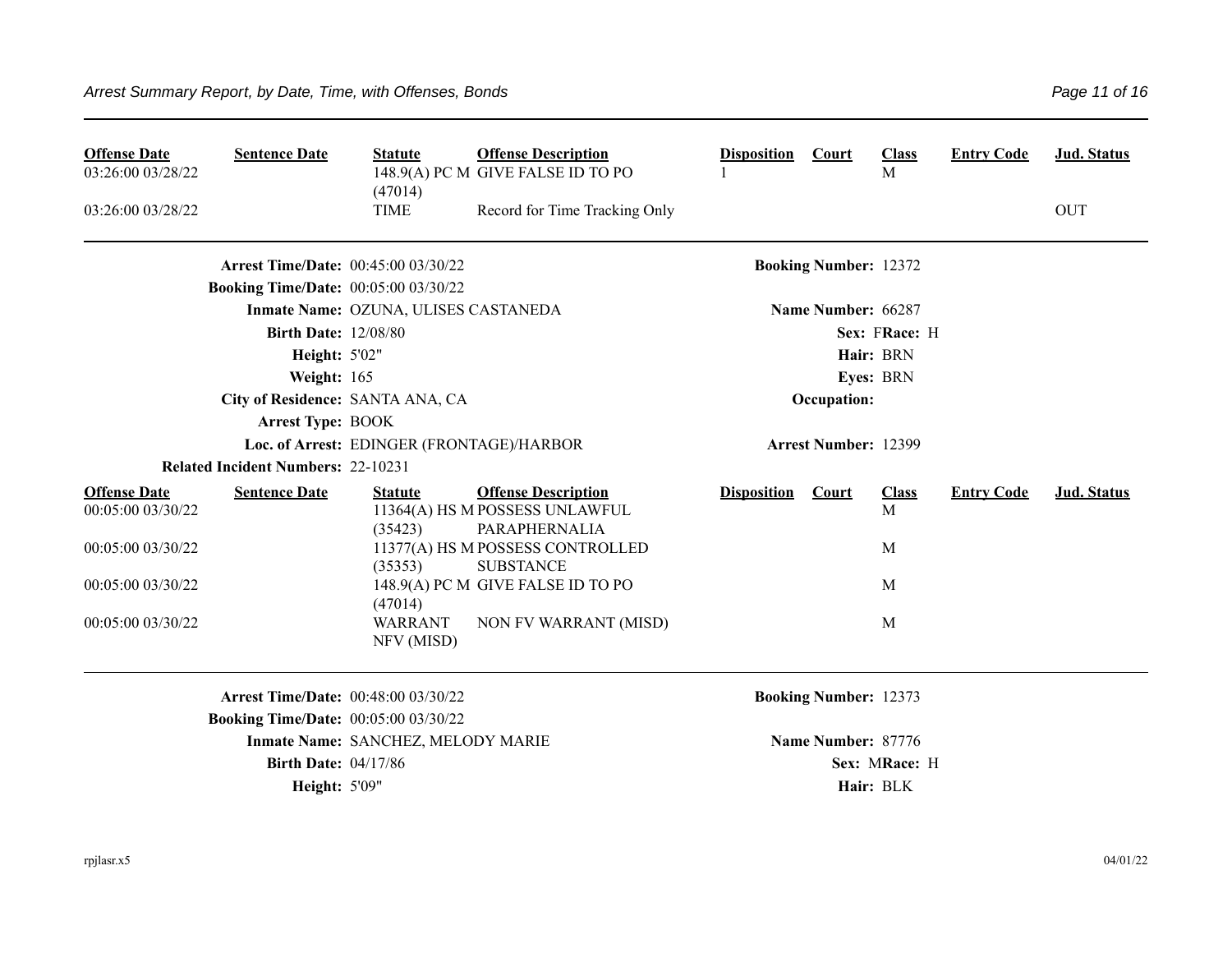|                                          | Weight: 185<br>City of Residence: ANAHEIM, CA<br>Arrest Type: CITF |                                          |                                                                               |                         | Occupation:                  | Eyes: BRN         |                   |             |
|------------------------------------------|--------------------------------------------------------------------|------------------------------------------|-------------------------------------------------------------------------------|-------------------------|------------------------------|-------------------|-------------------|-------------|
|                                          |                                                                    | Loc. of Arrest: EDINGER(FRONTAGE(/HARBOR |                                                                               |                         | <b>Arrest Number: 12400</b>  |                   |                   |             |
|                                          | <b>Related Incident Numbers: 22-10231</b>                          |                                          |                                                                               |                         |                              |                   |                   |             |
| <b>Offense Date</b><br>00:05:00 03/30/22 | <b>Sentence Date</b>                                               | <b>Statute</b><br>(35423)                | <b>Offense Description</b><br>11364(A) HS M POSSESS UNLAWFUL<br>PARAPHERNALIA | <b>Disposition</b>      | Court                        | <b>Class</b><br>M | <b>Entry Code</b> | Jud. Status |
|                                          | <b>Arrest Time/Date: 05:28:00 03/30/22</b>                         |                                          |                                                                               |                         | <b>Booking Number: 12300</b> |                   |                   |             |
|                                          | <b>Booking Time/Date: 19:10:47 03/08/22</b>                        |                                          |                                                                               |                         |                              |                   |                   |             |
|                                          |                                                                    | Inmate Name: OCHOA, ERNESTO              |                                                                               |                         | Name Number: 97404           |                   |                   |             |
|                                          | <b>Birth Date: 09/09/86</b>                                        |                                          |                                                                               |                         |                              | Sex: MRace: H     |                   |             |
|                                          | Height: 5'09"                                                      |                                          |                                                                               |                         |                              | Hair: BRN         |                   |             |
|                                          | Weight: 200                                                        |                                          |                                                                               |                         |                              | Eyes: BRN         |                   |             |
|                                          | City of Residence: BAY POINT, CA                                   |                                          |                                                                               |                         | Occupation:                  |                   |                   |             |
|                                          | Arrest Type: CITF                                                  |                                          |                                                                               |                         |                              |                   |                   |             |
|                                          |                                                                    | Loc. of Arrest: 18523 BROOKHURST ST      |                                                                               |                         | <b>Arrest Number: 12401</b>  |                   |                   |             |
|                                          | <b>Related Incident Numbers: 22-07458</b>                          |                                          |                                                                               |                         |                              |                   |                   |             |
| <b>Offense Date</b><br>19:10:47 03/08/22 | <b>Sentence Date</b>                                               | <b>Statute</b><br>3056 PCF<br>(50075)    | <b>Offense Description</b><br>VIOLATION PAROLE:FELONY                         | <b>Disposition</b><br>4 | Court                        | <b>Class</b><br>F | <b>Entry Code</b> | Jud. Status |
| 19:10:00 03/08/22                        |                                                                    | 647(F) PC M<br>(35005)                   | DISORDERLY CONDUCT:UNDER<br><b>INFLUENCE OF DRUG</b>                          |                         |                              | M                 |                   |             |
|                                          | <b>Arrest Time/Date: 14:25:00 03/30/22</b>                         |                                          |                                                                               |                         | <b>Booking Number: 12374</b> |                   |                   |             |
|                                          | <b>Booking Time/Date: 14:25:00 03/30/22</b>                        |                                          |                                                                               |                         |                              |                   |                   |             |
|                                          |                                                                    | Inmate Name: BARRIGA, MARIO ANDRE        |                                                                               |                         | Name Number: 53025           |                   |                   |             |
|                                          | <b>Birth Date: 10/17/83</b>                                        |                                          |                                                                               |                         |                              | Sex: MRace: H     |                   |             |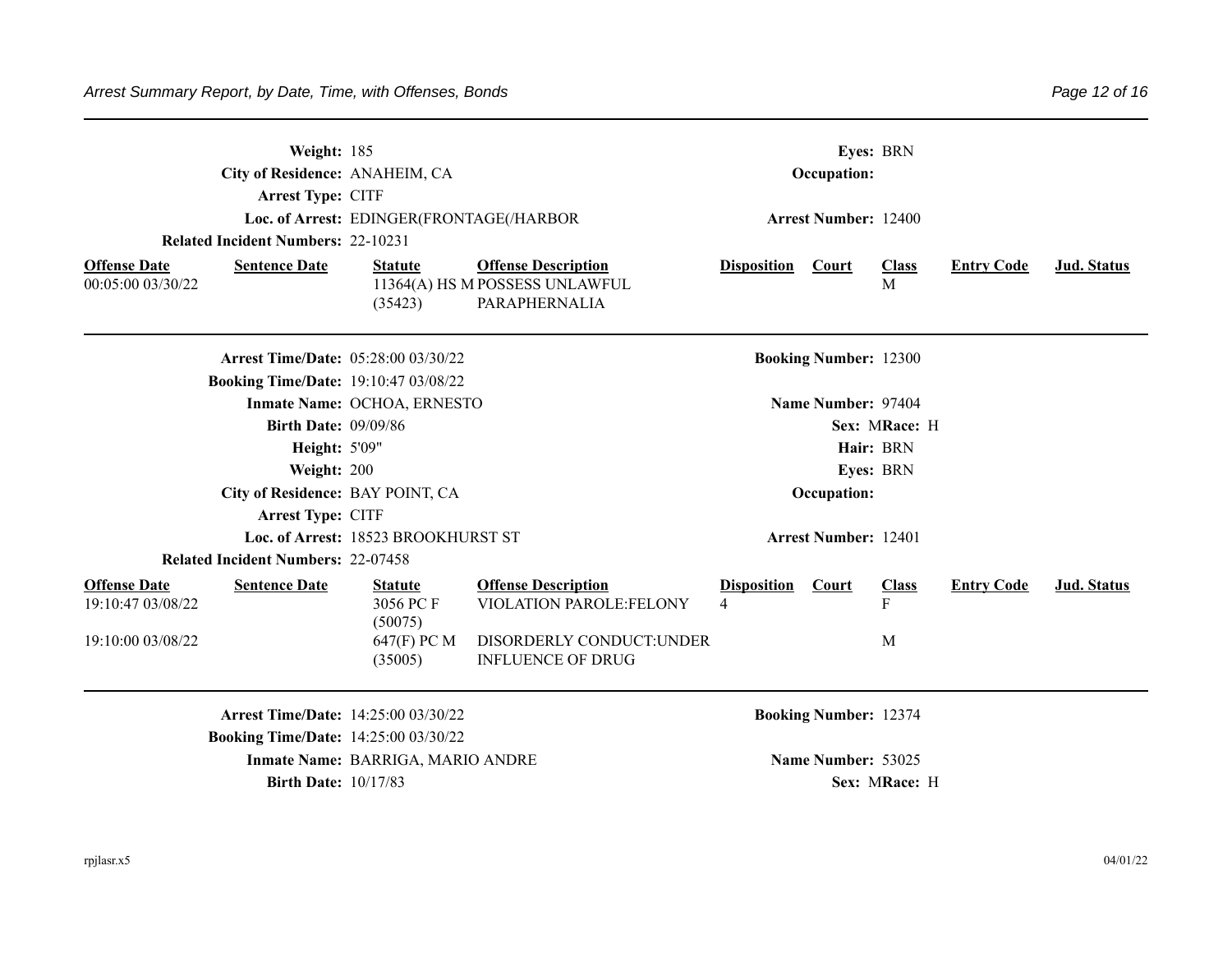|                                                               | Height: 5'08"<br>Weight: 210<br>City of Residence: HUNTINGTN BCH, CA<br>Arrest Type: CITF |                                        | Hair: BLK<br>Eyes: BLK<br>Occupation:                                                            |                    |                              |                        |                   |             |
|---------------------------------------------------------------|-------------------------------------------------------------------------------------------|----------------------------------------|--------------------------------------------------------------------------------------------------|--------------------|------------------------------|------------------------|-------------------|-------------|
|                                                               | Loc. of Arrest: Talbert/Ward                                                              |                                        |                                                                                                  |                    | <b>Arrest Number: 12402</b>  |                        |                   |             |
|                                                               | <b>Related Incident Numbers: 22-10312</b>                                                 |                                        |                                                                                                  |                    |                              |                        |                   |             |
| <b>Offense Date</b><br>14:25:00 03/30/22                      | <b>Sentence Date</b>                                                                      | <b>Statute</b><br>(35422)              | <b>Offense Description</b><br>11350(A) HS M POSSESS NARCOTIC<br>CONTROLLED SUBSTANCE             | <b>Disposition</b> | <b>Court</b>                 | <b>Class</b><br>M      | <b>Entry Code</b> | Jud. Status |
|                                                               | <b>Arrest Time/Date: 22:29:56 03/30/22</b>                                                |                                        |                                                                                                  |                    | <b>Booking Number: 12375</b> |                        |                   |             |
|                                                               | <b>Booking Time/Date: 22:29:56 03/30/22</b>                                               |                                        |                                                                                                  |                    |                              |                        |                   |             |
|                                                               |                                                                                           | Inmate Name: ROSASRODRIGUEZ, HORACIO   |                                                                                                  |                    | Name Number: 97815           |                        |                   |             |
|                                                               | <b>Birth Date: 04/09/95</b>                                                               |                                        |                                                                                                  |                    |                              |                        |                   |             |
|                                                               | Height: 6'00"                                                                             |                                        |                                                                                                  |                    | Hair: BLN                    |                        |                   |             |
|                                                               | Weight: 208                                                                               |                                        |                                                                                                  |                    | Eyes: HAZ                    |                        |                   |             |
|                                                               | City of Residence: ORANGE, CA                                                             |                                        |                                                                                                  |                    | Occupation:                  |                        |                   |             |
|                                                               | Arrest Type: CITS                                                                         |                                        |                                                                                                  |                    |                              |                        |                   |             |
|                                                               |                                                                                           | Loc. of Arrest: Brookhurst and Edinger | <b>Arrest Number: 12403</b>                                                                      |                    |                              |                        |                   |             |
|                                                               | <b>Related Incident Numbers: 22-10237</b>                                                 |                                        |                                                                                                  |                    |                              |                        |                   |             |
| <b>Offense Date</b><br>03:37:00 03/30/22<br>03:35:00 03/30/22 | <b>Sentence Date</b>                                                                      | <b>Statute</b><br>23152(a)<br>23152(b) | <b>Offense Description</b><br>Driving under influence alcohol<br>Drive while blood alcohol level | <b>Disposition</b> | <b>Court</b>                 | <b>Class</b><br>M<br>M | <b>Entry Code</b> | Jud. Status |
|                                                               | Arrest Time/Date: 04:22:28 03/31/22                                                       |                                        |                                                                                                  |                    | <b>Booking Number: 12376</b> |                        |                   |             |
|                                                               | <b>Booking Time/Date: 04:22:28 03/31/22</b>                                               |                                        |                                                                                                  |                    |                              |                        |                   |             |
|                                                               |                                                                                           | Inmate Name: CONSTANT, JAMINSON LYNN   | Name Number: 97820                                                                               |                    |                              |                        |                   |             |
|                                                               | <b>Birth Date: 08/28/74</b>                                                               |                                        |                                                                                                  |                    |                              | Sex: FRace: W          |                   |             |
|                                                               | <b>Height: 5'09"</b>                                                                      |                                        |                                                                                                  |                    | Hair: BRO                    |                        |                   |             |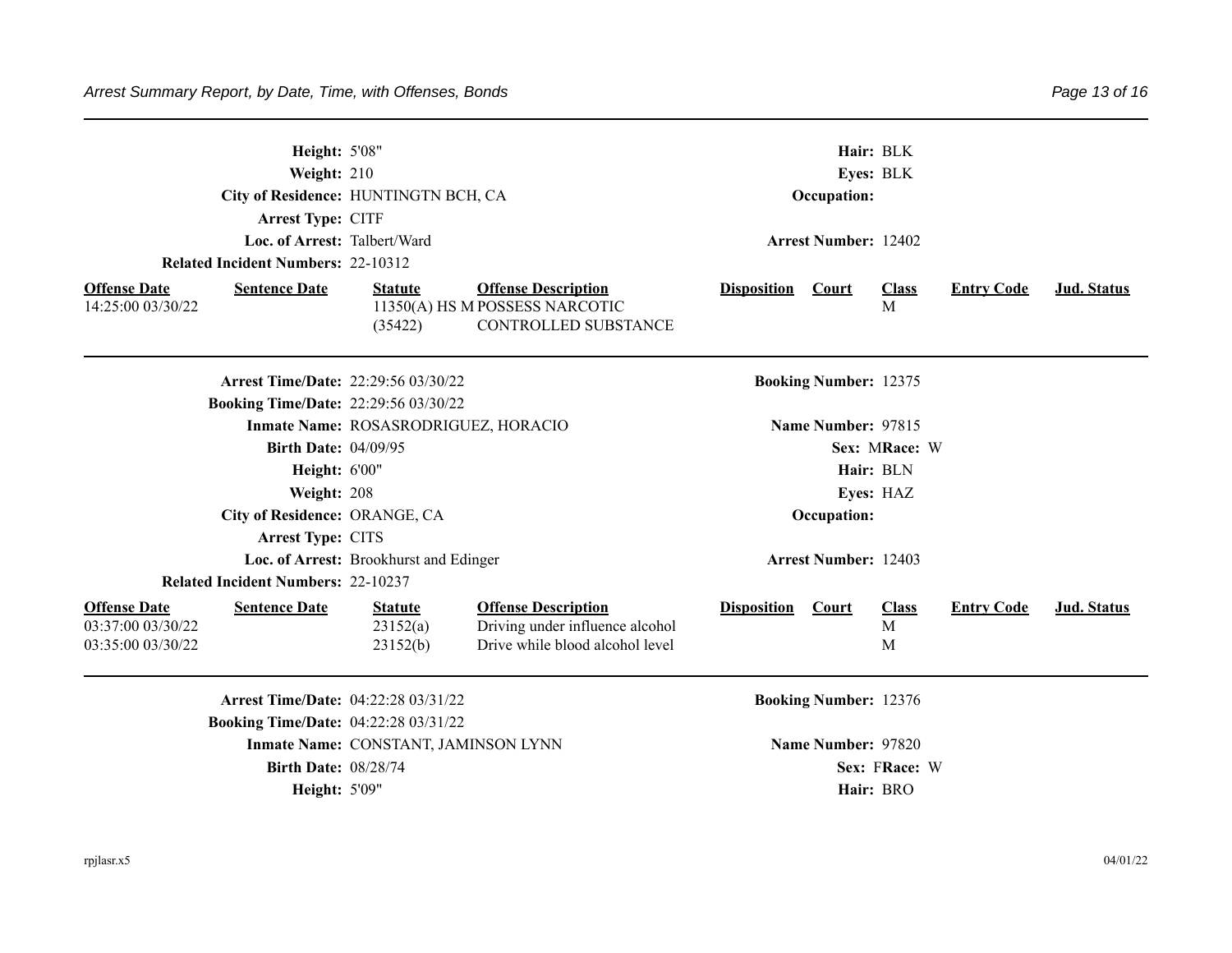| Weight: 120<br>City of Residence: YUCCA VALLEY, CA<br>Arrest Type: CITF |                                             |                                      | Occupation:                                                                          |                             |                              |                   |                   |                    |  |  |
|-------------------------------------------------------------------------|---------------------------------------------|--------------------------------------|--------------------------------------------------------------------------------------|-----------------------------|------------------------------|-------------------|-------------------|--------------------|--|--|
|                                                                         |                                             | Loc. of Arrest: MAGNOLIA/WARNER      |                                                                                      | <b>Arrest Number: 12404</b> |                              |                   |                   |                    |  |  |
|                                                                         | <b>Related Incident Numbers: 22-10352</b>   |                                      |                                                                                      |                             |                              |                   |                   |                    |  |  |
| <b>Offense Date</b><br>00:30:05 03/31/22                                | <b>Sentence Date</b>                        | <b>Statute</b><br>(35423)            | <b>Offense Description</b><br>11364(A) HS M POSSESS UNLAWFUL<br>PARAPHERNALIA        | <b>Disposition</b>          | <b>Court</b>                 | <b>Class</b><br>M | <b>Entry Code</b> | Jud. Status        |  |  |
| 00:30:05 03/31/22                                                       |                                             | (35353)                              | 11377(A) HS M POSSESS CONTROLLED<br><b>SUBSTANCE</b>                                 |                             |                              | M                 |                   |                    |  |  |
|                                                                         | <b>Arrest Time/Date: 04:33:13 03/31/22</b>  |                                      |                                                                                      |                             | <b>Booking Number: 12377</b> |                   |                   |                    |  |  |
|                                                                         | <b>Booking Time/Date: 04:33:13 03/31/22</b> |                                      |                                                                                      |                             |                              |                   |                   |                    |  |  |
|                                                                         |                                             | Inmate Name: HEDGES, SAMANTHA ASHLEY |                                                                                      |                             | Name Number: 26788           |                   |                   |                    |  |  |
| <b>Birth Date: 07/25/92</b>                                             |                                             |                                      |                                                                                      | Sex: MRace: A               |                              |                   |                   |                    |  |  |
| Height: 5'03"                                                           |                                             |                                      | Hair: BLK                                                                            |                             |                              |                   |                   |                    |  |  |
|                                                                         | Weight: 185                                 |                                      |                                                                                      |                             |                              | Eyes: BRN         |                   |                    |  |  |
|                                                                         | City of Residence: PASADENA, CA             |                                      | Occupation:                                                                          |                             |                              |                   |                   |                    |  |  |
|                                                                         | <b>Arrest Type: BOOK</b>                    |                                      |                                                                                      |                             |                              |                   |                   |                    |  |  |
|                                                                         |                                             | Loc. of Arrest: MAGNOLIA/WARNER      |                                                                                      | <b>Arrest Number: 12405</b> |                              |                   |                   |                    |  |  |
|                                                                         | <b>Related Incident Numbers: 22-10352</b>   |                                      |                                                                                      |                             |                              |                   |                   |                    |  |  |
| <b>Offense Date</b><br>00:30:05 03/31/22                                | <b>Sentence Date</b>                        | <b>Statute</b><br>(35422)            | <b>Offense Description</b><br>11350(A) HS M POSSESS NARCOTIC<br>CONTROLLED SUBSTANCE | <b>Disposition</b><br>3     | Court                        | <b>Class</b><br>M | <b>Entry Code</b> | <b>Jud. Status</b> |  |  |
| 00:30:05 03/31/22                                                       |                                             | 4573(A) PC F<br>(58032)              | SMUGGLE CNTL SUB JL/PRSN                                                             | 4                           |                              | ${\bf F}$         |                   |                    |  |  |
| 00:30:05 03/31/22                                                       |                                             | <b>WARRANT</b><br>(MISD)             | <b>FV WARRANT (MISD)</b>                                                             | 2                           |                              | $\Omega$          |                   |                    |  |  |
| 00:30:05 03/31/22                                                       |                                             | <b>WARRANT</b><br>NFV (MISD)         | NON FV WARRANT (MISD)                                                                | 2                           |                              | $\mathbf O$       |                   |                    |  |  |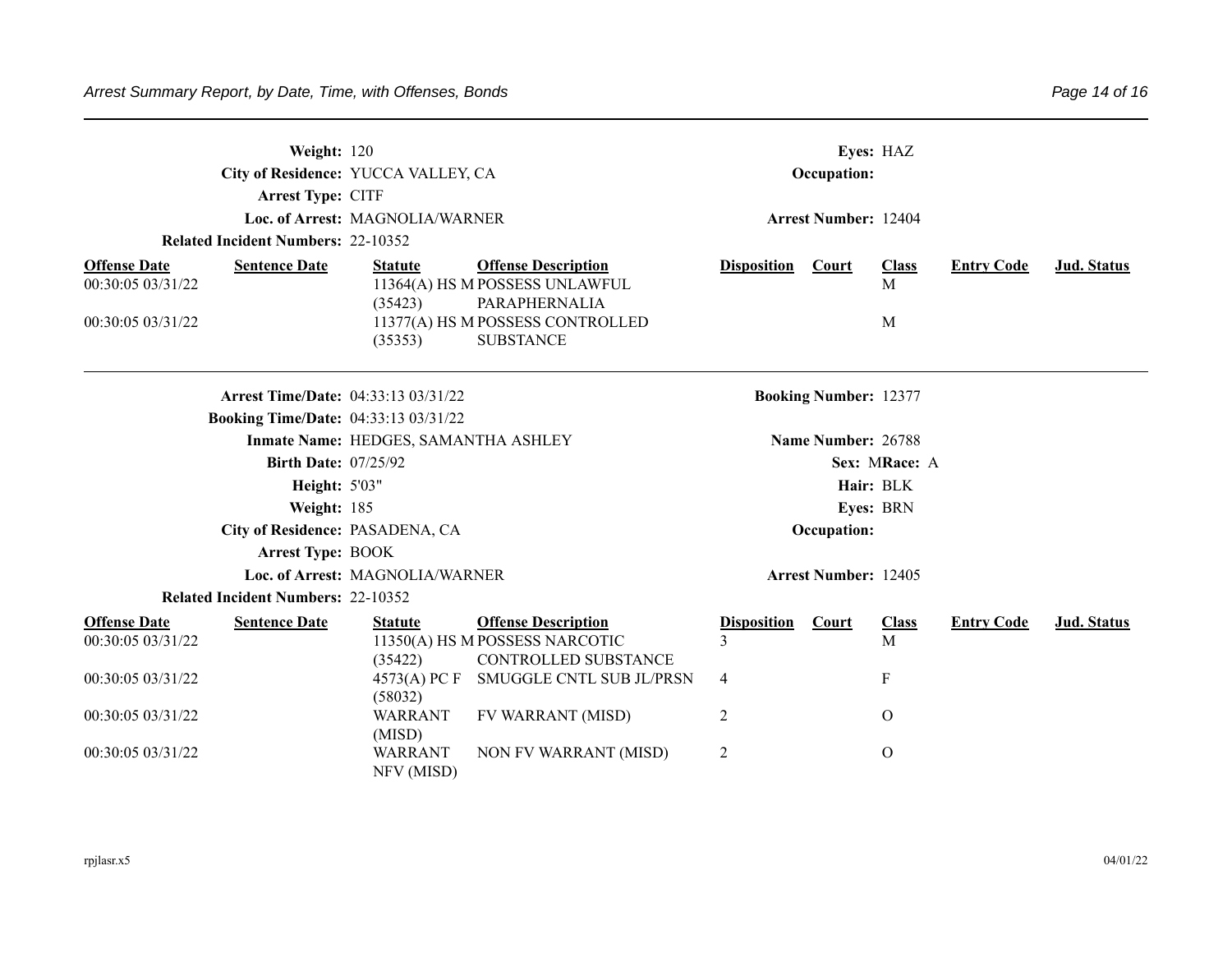| <b>Arrest Time/Date: 08:51:00 03/31/22</b>                       |                                      |                                                                               |                             | <b>Booking Number: 12379</b> |                   |                   |                    |  |  |
|------------------------------------------------------------------|--------------------------------------|-------------------------------------------------------------------------------|-----------------------------|------------------------------|-------------------|-------------------|--------------------|--|--|
| <b>Booking Time/Date: 08:51:00 03/31/22</b>                      |                                      |                                                                               |                             |                              |                   |                   |                    |  |  |
|                                                                  | Inmate Name: DO, PHU TRIEU           | Name Number: 97826                                                            |                             |                              |                   |                   |                    |  |  |
| <b>Birth Date: 01/20/75</b>                                      |                                      |                                                                               |                             |                              | Sex: MRace: B     |                   |                    |  |  |
| Height: 6'00"                                                    |                                      |                                                                               | Hair: BLK                   |                              |                   |                   |                    |  |  |
| Weight: 190                                                      |                                      |                                                                               | Eyes: BRO                   |                              |                   |                   |                    |  |  |
| City of Residence: FOUNTAIN VALLEY, CA                           |                                      | Occupation:                                                                   |                             |                              |                   |                   |                    |  |  |
| <b>Arrest Type: BOOK</b>                                         |                                      |                                                                               |                             |                              |                   |                   |                    |  |  |
| Loc. of Arrest: 17698 Oak                                        |                                      | <b>Arrest Number: 12407</b>                                                   |                             |                              |                   |                   |                    |  |  |
| <b>Related Incident Numbers: 22-10372</b>                        |                                      |                                                                               |                             |                              |                   |                   |                    |  |  |
| <b>Offense Date</b><br><b>Sentence Date</b><br>08:51:00 03/31/22 | <b>Statute</b>                       | <b>Offense Description</b><br>243(E)(1) PC M BATTERY:SPOUSE/EX                | <b>Disposition</b>          | <b>Court</b>                 | <b>Class</b><br>M | <b>Entry Code</b> | Jud. Status        |  |  |
| 08:51:00 03/31/22                                                | (13174)<br><b>TIME</b>               | SPOUSE/DATE/ETC<br>Record for Time Tracking Only                              |                             |                              |                   |                   | <b>OUT</b>         |  |  |
| Arrest Time/Date: 12:55:25 03/31/22                              |                                      |                                                                               |                             | <b>Booking Number: 12378</b> |                   |                   |                    |  |  |
| <b>Booking Time/Date: 12:55:25 03/31/22</b>                      |                                      |                                                                               |                             |                              |                   |                   |                    |  |  |
|                                                                  | Inmate Name: MENCINI, JOEGIO MICHAEL | Name Number: 48893                                                            |                             |                              |                   |                   |                    |  |  |
| <b>Birth Date: 09/18/99</b>                                      |                                      |                                                                               |                             |                              |                   |                   |                    |  |  |
| Height: 5'03"                                                    |                                      |                                                                               |                             |                              |                   |                   |                    |  |  |
| Weight: 130                                                      |                                      | Eyes: HAZ                                                                     |                             |                              |                   |                   |                    |  |  |
| City of Residence: HIGHLAND, CA                                  |                                      | Occupation:                                                                   |                             |                              |                   |                   |                    |  |  |
| Arrest Type: CITF                                                |                                      |                                                                               |                             |                              |                   |                   |                    |  |  |
| Loc. of Arrest: 16400 BROOKHURST                                 |                                      |                                                                               | <b>Arrest Number: 12406</b> |                              |                   |                   |                    |  |  |
| <b>Related Incident Numbers: 22-10326</b>                        |                                      |                                                                               |                             |                              |                   |                   |                    |  |  |
| <b>Offense Date</b><br><b>Sentence Date</b><br>17:50:00 03/30/22 | <b>Statute</b><br>(35423)            | <b>Offense Description</b><br>11364(A) HS M POSSESS UNLAWFUL<br>PARAPHERNALIA | <b>Disposition</b>          | Court                        | <b>Class</b><br>M | <b>Entry Code</b> | <b>Jud. Status</b> |  |  |